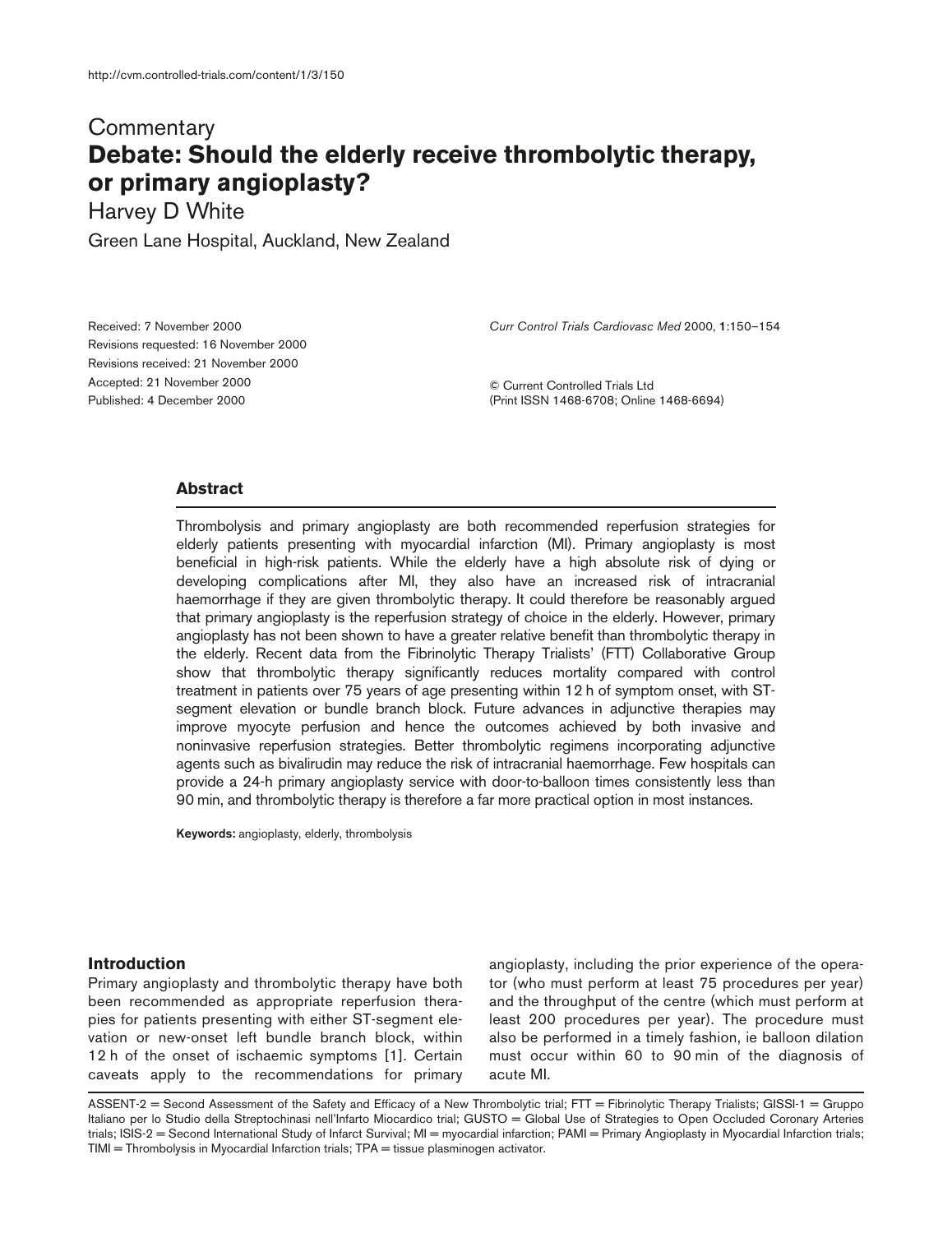commentary **commentary**

The evidence for thrombolytic therapy is based on randomised comparisons with placebo or control treatment in over 100,000 patients [2]. The evidence for primary angioplasty is based on comparisons with thrombolytic therapy in a total of 2745 patients, of whom 1348 underwent primary angioplasty. The FTT collaborative overview of all large thrombolytic trials included data from 5788 patients aged ≥75 years, whereas the recent systematic overview of primary angioplasty trials included data from only 199 patients aged ≥75 years, 149 of whom underwent primary angioplasty [3].

The FTT overview did not specifically report the outcomes of elderly patients presenting with ST-segment elevation or bundle branch block within 12 h of symptom onset, and did not include data on gender or infarct site. It did, however, include all patients randomised up to 24 h after symptom onset, regardless of electrocardiographic findings (eg normal electrocardiograms, T-wave inversion, STsegment depression, etc). In the 5788 patients ≥75 years of age presenting with any electrocardiographic changes within 24 h of symptom onset, thrombolytic therapy reduced mortality nonsignificantly from 25.3% to 24.3% (95% confidence interval –16 to 36).

#### **New thrombolytic data**

New data from the FTT Collaborative Group show that in patients over 75 presenting with ST-segment elevation or bundle branch block within 12 h of symptom onset, thrombolytic therapy reduced the mortality rate significantly by 15% (from 29.4% with control treatment to 26.0%,  $P = 0.03$ ). This represents 34 lives saved per 1000 patients treated, twice the benefit seen in patients aged <55 years (16 lives saved per 1000 treated) (personal communication from the FTT Secretariat, dated 4 August 2000).

These results can be generalised to community hospitals as the bulk of the data in the FTT overview came from the Second International Study of Infarct Survival (ISIS-2) and Gruppo Italiano per lo Studio della Streptochinasi nell'Infarto Miocardico (GISSI-1) trials, which were conducted predominantly in non-academic centres. Unlike primary angioplasty, thrombolytic therapy requires no specialised skills. In a study of 516 United States (US) hospitals, there was no significant association between the volume of thrombolytic treatments given and in-hospital mortality [4], whereas the in-hospital mortality rates associated with primary angioplasty were 28% lower in high-volume centres (> 33 procedures/year) than in low-volume centres (5 to 11 procedures/year).

### **Registry studies**

Several registry studies [5,6] have recently concluded that thrombolytic therapy worsens outcomes in the elderly. In a US Medicare observational study, the 30-day mortality rates among 7864 patients aged between 76 and 86

years presenting within 4 h of symptom onset were 15.4% with thrombolytic therapy and 18% with control treatment (*P* = 0.003). The authors concluded that thrombolytic therapy was 'unlikely to confer survival benefit and may have significant disadvantage' [5]. It should be noted, however, that a large proportion of the patients given thrombolytic therapy had contraindications, for example 12% had a systolic blood pressure of >180 mmHg, and 18% had a recent history of trauma, peptic ulcer or internal bleeding.

The Cooperative Cardiovascular Project [6], which studied 16,305 patients considered 'ideal' for reperfusion therapy, reported that 30-day mortality rates were reduced by primary angioplasty, but not by thrombolytic therapy. At 1 year, however, both treatment modalities were associated with lower mortality rates than control treatment (odds ratios for mortality 0.85 [95% confidence interval 0.77 to 0.94] with thrombolytic therapy and 0.63 [95% confidence interval 0.49 to 0.81] with primary angioplasty, after adjustment for baseline characteristics). Patients who received thrombolytic therapy within 30 min had lower mortality rates at both 30 days and 1 year than those who received it later. In patients over 65, the mean time to thrombolytic therapy was  $62 \pm 48$  min and the mean time to primary angioplasty was  $131 \pm 60$  min. Only 42% of eligible patients with no absolute contraindications against thrombolytic therapy received reperfusion therapy (4.2% underwent primary angioplasty) [6].

Although adjustments were made for known variables in both of these studies, observational studies can sometimes be confounded by the influence of unforeseen factors. For this reason, randomised trial data are usually considered more reliable because randomisation helps to ensure that unforeseen factors are balanced between the different treatment groups. It is inappropriate to rely upon registry data as a basis for clinical management, as illustrated by various large registry studies that have subsequently been shown to be wrong [7,8].

In most instances the relative benefits of treatment are similar across different risk groups, unless there is an a priori reason why a particular subgroup should differ in its response to treatment. Thus, patients at higher risk will gain a greater absolute benefit from treatment. Following MI the elderly have a much higher mortality rate and a higher incidence of complications such as heart failure and cardiogenic shock. They are also more prone to the haemorrhagic complications of thrombolytic therapy, such as intracranial haemorrhage, and one would therefore expect primary angioplasty to have its greatest benefit in the elderly.

## **Angioplasty in the elderly**

There are, however, few data specifically concerning primary angioplasty in the elderly. In the Primary Angio-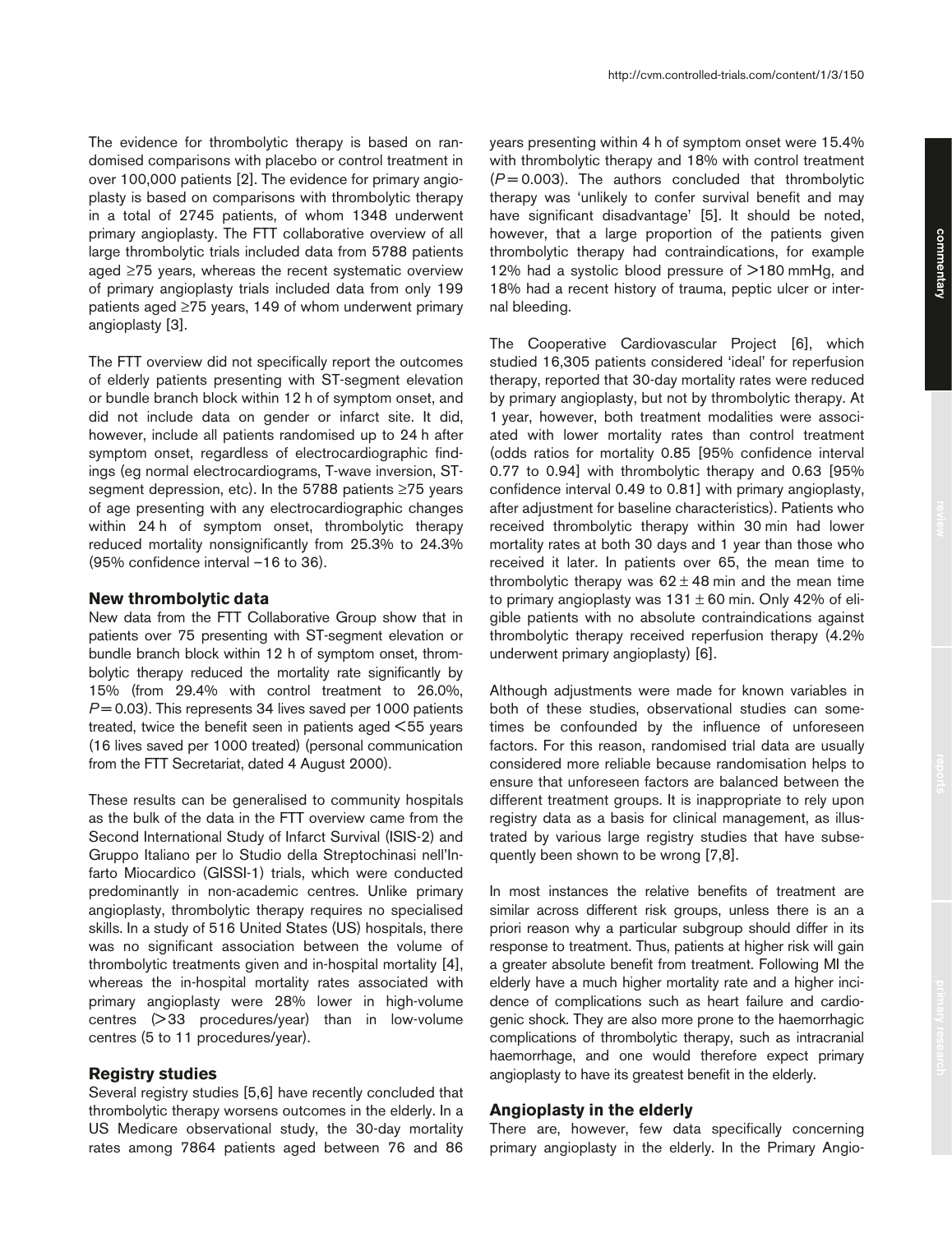plasty in Myocardial Infarction (PAMI) study, which compared angioplasty with the older 3-h tissue plasminogen activator (TPA) infusion regimen, the greatest benefit was observed in patients over 65. There was no significant reduction in the combined endpoint of death/MI in patients under 65 (0.8% mortality in both groups), but there was a marked reduction in the same endpoint in patients ≥65 (death/MI was 8.6% with angioplasty versus 20.0% with TPA, *P* = 0.048) [9]. In the Global Use of Strategies to Open Occluded Coronary Arteries (GUSTO)-IIB trial, the largest randomised trial comparing angioplasty with thrombolytic therapy, 1138 patients were randomised to receive either accelerated TPA or primary angioplasty. Although primary angioplasty resulted in better 30-day outcomes (death/MI/stroke occurred in 9.6% versus 13.7% with TPA,  $P = 0.03$ ), there was no significant difference in death/MI at 6 months (13.3% versus 15.0%, respectively, odds ratio 0.87 [95% confidence interval 0.62 to 1.23]). While the absolute benefit of angioplasty was greater with each decade of life, the relative benefit was no greater in older than in younger patients [10]. Although the numbers were small  $(n = 90)$ there was no difference in mortality for patients ≥80 years (27.3% with angioplasty versus 26.7% with TPA). Likewise, a recent systematic overview of all trials comparing primary angioplasty with thrombolytic therapy reported that there was no difference in the relative benefit in the elderly, although the absolute benefit was greater [3].

Why aren't the advantages of angioplasty over thrombolytic therapy greater in the elderly than in younger patients? One reason is that elderly patients tend to delay longer before presenting for treatment, thus reducing the window of opportunity for myocardial salvage. This is particularly disadvantageous in patients treated with primary angioplasty, who already face a longer wait for reperfusion once they arrive at hospital, compared with those treated with thrombolytic therapy, which can be initiated sooner [11]. The elderly also tend to have more severe coronary stenoses and greater impairment of Thrombolysis in Myocardial Infarction (TIMI) grade 3 flow at baseline. In GUSTO-IIB, for instance, TIMI grade 3 flow was present in 19% of patients aged <40 versus 6% of those aged 70 to 79 [10].

There is evidence that thrombolytic therapy lyses coronary artery thrombi just as well in the elderly as it does in younger patients [12]. In the GUSTO-I angiographic substudy, univariate and multivariate analysis showed that age was not a predictor of TIMI flow grades at 90 min, with similar proportions of patients under and over the age of 75 achieving TIMI grade 3 flow (38% versus 37%) [13]. Although the elderly are more prone to bleeding (particularly intracranial haemorrhage) following thrombolytic therapy [14], most patients suffering intracranial haemorrhage die (60% in GUSTO-I) rather than survive with a disability (20% in GUSTO-I), and so the benefit:risk ratio of thrombolytic therapy is largely already accounted for in the mortality statistics.

The recent systematic overview of all trials comparing primary angioplasty with thrombolytic therapy [3] showed that the mortality benefits were maintained at 6 months, but with borderline statistical significance ( $P = 0.04$ ). Some of the trials had missing data, and if one extra death had occurred in the angioplasty limb of one of these trials, or if two studies had reported equal outcomes, there would have been no significant overall mortality advantage associated with primary angioplasty. In this overview, there was a trend showing that longer door-to-balloon times tended to be associated with lesser benefits of primary angioplasty.

In the recent Stent-PAMI study, the mean door-to-balloon time was 112 min [15]. Some researchers have suggested that the time to treatment may be less important with primary angioplasty than with thrombolytic therapy [16]. The scientific rationale for this is uncertain as myocardial salvage is clearly time-dependent, and patency of the infarct-related artery has other long-term advantages that are independent of salvage, such as decreased left ventricular remodelling, improved electrical stability, and the capacity for collateral supply to other coronary territories in the event of reinfarction [17]. Although thrombolytic therapy is less effective at lysing old clots [18], patency does improve with time. In GUSTO-I, for instance, streptokinase achieved patency (TIMI grade 2 or 3) in 57% of patients by 90 min and 73% by 180 min, while accelerated TPA achieved patency in 76% by 180 min. In the Second US National Registry of Myocardial Infarction, 27,080 patients were treated with primary angioplasty between June 1994 and March 1998, and it was found that the mortality rate was significantly related to the door-to-balloon time (median 116 min) [19]. The adjusted mortality rates were 41% higher in patients with door-balloon times of >2 h and 62% higher in those with door-to-balloon times of  $>3$  h ( $P < 0.001$ ). It should be noted that the timing of angioplasty was not randomised in these studies.

The quest for more effective pharmacological reperfusion strategies must be balanced against the risk of increasing intracranial haemorrhage rates [20]. The percentage of patients suffering intracranial haemorrhage has risen with the introduction of the newer thrombolytic agents, partly because more elderly patients are now being included in clinical trials, and possibly also because the ability to detect haemorrhagic complications has improved. However, the increase in intracranial haemorrhage cannot be entirely explained by changing demographics [21]. Tenecteplase is a new, relatively fibrin-specific bolus thrombolytic agent. In the Second Assessment of the Safety and Efficacy of a New Thrombolytic (ASSENT-2) trial [22], the rates of major bleeding (ie life-threatening, resulting in death or requiring transfusion) in the over-75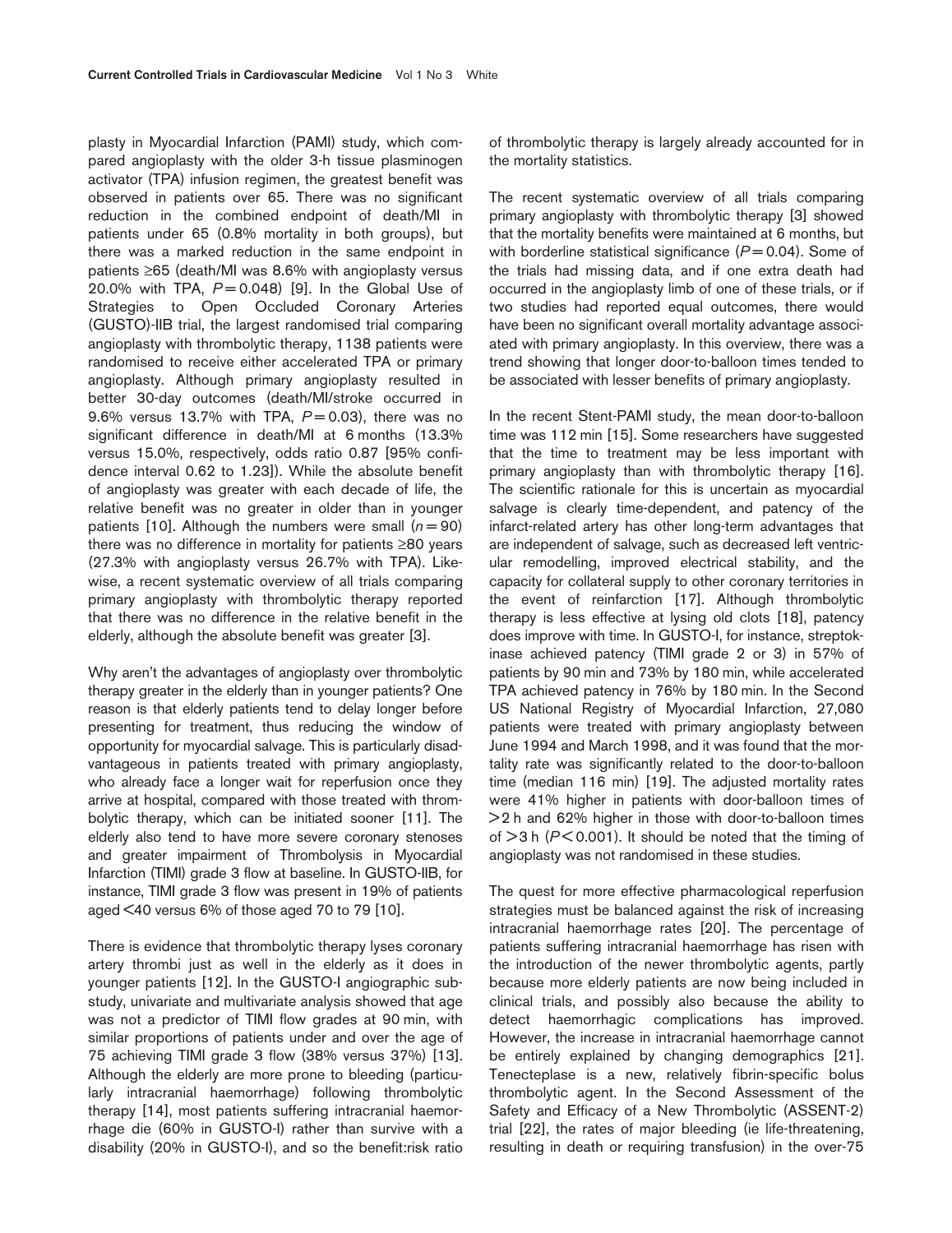age group were 8.12% with tenecteplase and 11.62% with TPA. The rates of intracranial haemorrhage in the same age group were 1.72% and 2.62%, respectively. These results suggest that tenecteplase may be particularly suitable for use in the elderly, as may newer thrombolytic regimens incorporating either a half-dose thrombolytic plus a IIb/IIIa inhibitor or a full-dose thrombolytic plus the direct thrombin inhibitor, bivalirudin, which have been shown to cause less bleeding than unfractionated heparin [23].

Angioplasty with stenting has been shown to achieve TIMI grade 3 flow in a very high proportion of patients, for example 86% in Stent-PAMI [15]. However, this figure does not apply to all patients. In Stent-PAMI the trial registry showed that of the 1458 patients with acute MI who were screened, only 900 (62%) were randomised. Of those not randomised, 38% did not undergo angioplasty. The reasons why angioplasty is sometimes not performed include poor vascular access, renal failure and other comorbid conditions. If a 'rule of ninety-fives' is applied to all patients with acute MI who are eligible for reperfusion (ie 95% of patients are eligible for angioplasty  $\pm$  stenting, 95% of these procedures are successful, and 95% of patients whose procedures are successful achieve TIMI grade 3 flow), then the actual incidence of TIMI grade 3 flow for all comers is 86% (ie 95%  $\times$  95%  $\times$  95%). This incidence of TIMI grade 3 flow is no better than that achieved with half-dose TPA plus abciximab in the TIMI-14 trial [24]. It is also important to remember that in the real world, primary angioplasty takes considerably longer to perform than thrombolysis. The interventionist performing the procedure may well be less experienced than those participating in clinical trials, which tend to be conducted in centres of excellence. The patency rates achieved by primary angioplasty in the real world may therefore be nearer those seen with thrombolytic therapy than those achieved under optimal clinical trial conditions [11]. It is likely that advances in adjunctive therapies will enhance the reperfusion rates achieved by both approaches, and hence patient outcomes should also improve.

# **Conclusion**

Primary angioplasty has its greatest benefit in high-risk patients and in the elderly, for whom thrombolysis carries an increased risk of stroke (particularly haemorrhagic stroke). Although there is potential to develop chest pain units where patients with acute MI could be triaged for transfer to centres of excellence with expertise in angioplasty, the costs and logistical difficulties of such an approach would be considerable. Only about 25% of hospitals in the US have the capacity to perform angioplasty, and so it is unlikely that this procedure will be readily available to the majority of patients presenting with acute MI in the near future. Prompt administration of a thrombolytic regimen, with facilitated angioplasty reserved for patients

identified as high-risk (such as the elderly and patients with evidence of reperfusion failure), is likely to result in the greatest good for the greatest number of patients.

Regardless of the reperfusion strategy used, event rates in the elderly remain high, and so further research is needed to develop better treatments. Meanwhile, it is vital that as many patients as possible receive reperfusion therapy as soon as possible by whichever means is available.

#### **References**

- Ryan TJ, Antman EM, Brooks NH, Califf RM, Hillis LD, Hiratzka LF, Rapaport E, Riegel B, Russell RO, Smith EEI, Weaver WD: **1999 update: ACC/AHA guidelines for the management of patients with acute myocardial infarction: a report of the American College of Cardiology/American Heart Association Task Force on Practice Guidelines (Committee on Management of Acute Myocardial Infarction)**. *J Am Coll Cardiol* 1999, **34**:890–911.
- 2. Fibrinolytic Therapy Trialists' (FTT) Collaborative Group: **Indications for fibrinolytic therapy in suspected acute myocardial infarction: collaborative overview of early mortality and major morbidity results from all randomised trials of more than 1000 patients**. *Lancet* 1994, **343**:311–322.
- 3. Grines CL, Ellis SG, Jones M, Grinfeld L, Zijlstra F, Akhras F, Garcia E, Ribichini F, Gibbons RJ, Ribeiro E, Simes RJ, Weaver WD: **Primary coronary angioplasty vs. thrombolytic therapy for acute myocardial infarction (MI): long term follow-up of ten randomised trials [abstract].** *Circulation* 1999, **100(Suppl I)**:I-499.
- 4. Canto JG, Every NR, Magid DJ, Rogers WJ, Malmgren JA, Frederick PD, French WJ, Tiefenbrunn AJ, Misra VK, Kiefe CI, Barron HV, for the National Registry of Myocardial Infarction 2 Investigators: **The volume of primary angioplasty procedures and survival after acute myocardial infarction**. *N Engl J Med* 2000, **342**:1573–1580.
- 5. Thiemann DR, Coresh J, Schulman SP, Gerstenblith G, Oetgen WJ, Powe NR: **Lack of benefit for intravenous thrombolysis in patients with myocardial infarction who are older than 75 years**. *Circulation* 2000, **101**:2239–2246.
- 6. Berger AK, Radford MJ, Wang Y, Krumholz HM: **Thrombolytic therapy in older patients**. *J Am Coll Cardiol* 2000, **36**:366–374.
- 7. Hulley S, Grady D, Bush T, Furberg C, Herrington D, Riggs B, Vittinghoff E: **Randomised trial of estrogen plus progestin for secondary prevention of coronary heart disease in postmenopausal women. Heart and Estrogen/progestin Replacement Study (HERS) Research Group**. *JAMA* 1998, **280**:605–613.
- 8. Pocock SJ, Elbourne DR: **Randomised trials or observational tribulations?** *N Engl J Med* 2000, **342**:1907–1909.
- Stone GW, Grines CL, Browne KF, Marco J, Rothbaum D, O'Keefe J, Hartzler GO, Overlie P, Donohue B, Chelliah N, Timmis GC, Vlietstra R, Strzelecki M, Puchrowicz-Ochocki S, O'Neill WW: **Predictors of in-hospital and 6-month outcome after acute myocardial infarction in the reperfusion era: the Primary Angioplasty in Myocardial Infarction (PAMI) Trial**. *J Am Coll Cardiol* 1995, **25**:370–377.
- 10. Holmes DR Jr, White HD, Pieper KS, Ellis SG, Califf RM, Topol EJ: **Effect of age on outcome with primary angioplasty versus thrombolysis**. *J Am Coll Cardiol* 1999, **33**:412–419.
- 11. White HD: **Future of reperfusion therapy for acute myocardial infarction [editorial]**. *Lancet* 1999, **354**:695–697.
- 12. Lundergan CF, Reiner JS, McCarthy WF, Coyne KS, Califf, RM, Ross AM: **Clinical predictors of early infarct-related artery patency following thrombolytic therapy: importance of body weight, smoking history, infarct-related artery and choice of thrombolytic regimen: the GUSTO-I experience**. *J Am Coll Cardiol* 1998, **32**:641–647.
- 13. Lesnefsky EJ, Lundergan CF, Hodgson JM, Nair R, Reiner JS, Greenhouse SW, Califf RM, Ross AM: **Increased left ventricular dysfunction in elderly patients despite successful thrombolysis: the GUSTO-I angiographic experience**. *J Am Coll Cardiol* 1996, **28**: 331–337.
- 14. White HD, Barbash GI, Califf RM, Simes RJ, Granger CB, Weaver WD, Kleiman NS, Aylward PE, Gore JM, Vahanian A, Lee KL, Ross AM, Topol EJ, for the GUSTO-I Investigators: **Age and outcome with contemporary thrombolytic therapy: results from the GUSTO-I Trial**. *Circulation* 1996, **94**:1826–1833.